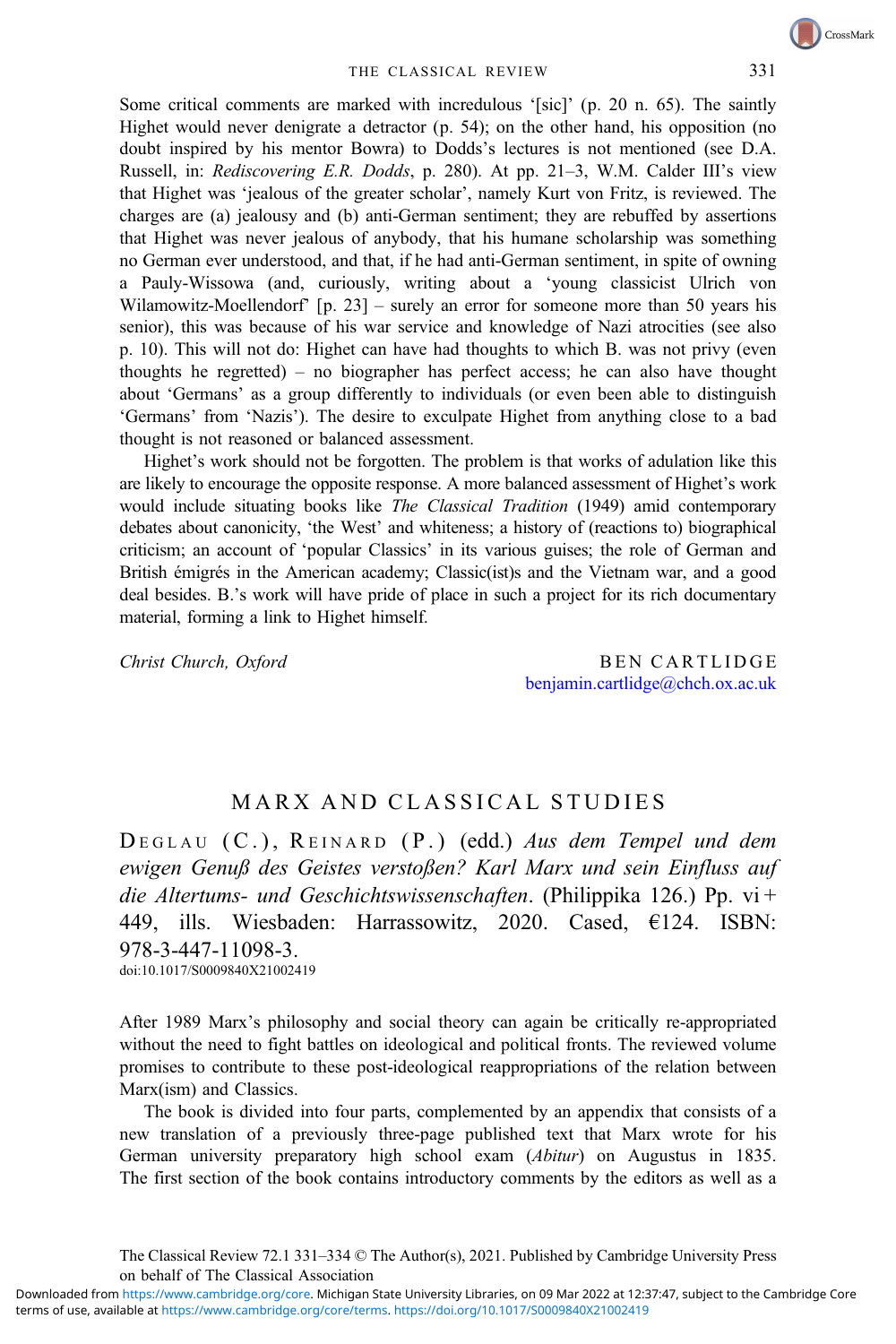biographical overview of the young Marx by L. Haase, which focuses on social issues that he encountered in his hometown Trier. Unfortunately, it remains unclear how the early text on Augustus and the biographical overview are connected to the topic of the book, especially given that numerous new biographies of Marx have appeared during the last five years. The second section is by far the most interesting part, at least as seen from a contemporary and theoretical point of view, in so far as the contributors (H. Schneider, A. Eich, W. Nippel, Reinard) treat selected aspects of Marx's philosophy that are not simply of interest for philological reasons. Instead of exclusively focusing on the canonical texts that were appropriated for the 'official' ideologies in twentieth-century Marxism-Leninism, these authors also deal with later texts that are more important for Marx's philosophy and social theory, such as the *Grundrisse* in which, as Nippel underlines (p. 101) – in contrast to Reinard (p. 121) –, Marx moves away from a simple linear concept of historical development, presenting fairly complex methodological and theoretical considerations in its place. These considerations also include historical reflections on what he calls the 'Asiatic' mode of production which, according to Marx, is determined by collective property relations and 'collective relations of dependency' (p. 102). The third section deals with the intellectual history of the discipline of Classical Studies by offering contributions that consider the reception of German scholars of Classics that are connected in some way or another to Marxism in the twentieth century, including Arthur Rosenberg (M. Keßler), Robert von Pöhlmann (K. Ruffing) and Friedrich Vittinghoff (Deglau). Overall, though the literature cited in the book is impressively vast, most contributors only deal with the German tradition in Classical Studies and Marxism, which, given both the German background of the contributors as well as the central importance of Marxist philosophies in Germany's intellectual world before 1989, is perhaps unsurprising. The fourth and final section is somewhat difficult to summarise, since the contributions fail to show any relation to the main topic of the book, with the exception of E. Sonnenberg's overview of how the historical image of the slave leader Spartacus was interpreted by Classical Studies in the GDR. The discussion of research positions developed in the former GDR – even if largely dismissed – offers interesting historical reconstructions of a somewhat neglected past of German intellectual discourses during the second half of the last century. The other chapters in this section examine Walter Benjamin's Marxism (M. Nebelin) and Oswald Spengler's reception of Marx (D. Engels), and include a very short chapter on the influence of Western Classical Studies on Classics in China (S. Günther & X. Shi).

Overall, at least from a contemporary perspective of critical social theory, Marx's Critique of Political Economy and (Post)Marxism, the book remains disappointing, mainly because the authors primarily focus on two issues that no longer play a major role in contemporary (Post)Marxist social theory, namely, the broad view of historical developments within what has been falsely ascribed to Marx as 'Historical Materialism' and the question of slavery and revolution in Greek and Roman antiquity. The political aspects of Marx's class theory are discussed by several contributions in regard to the question of slave uprisings and revolutions.

Marx's philosophy and social theory have been among the most discussed topics during the last few decades in many fields, including philosophy, critical geography, political science, cultural studies and political economy. Unfortunately, most contributors in the book remain fairly narrow in their considerations, in so far as Marxian concepts related to the relation between economy and culture, ideology and power, time and space, and in-depth reflections on the role of property and money remain largely absent from the book. Notable exceptions to this viewpoint are the contributions by Eich, Nippel, Reinard and Schneider, as these authors take on a theoretical perspective through which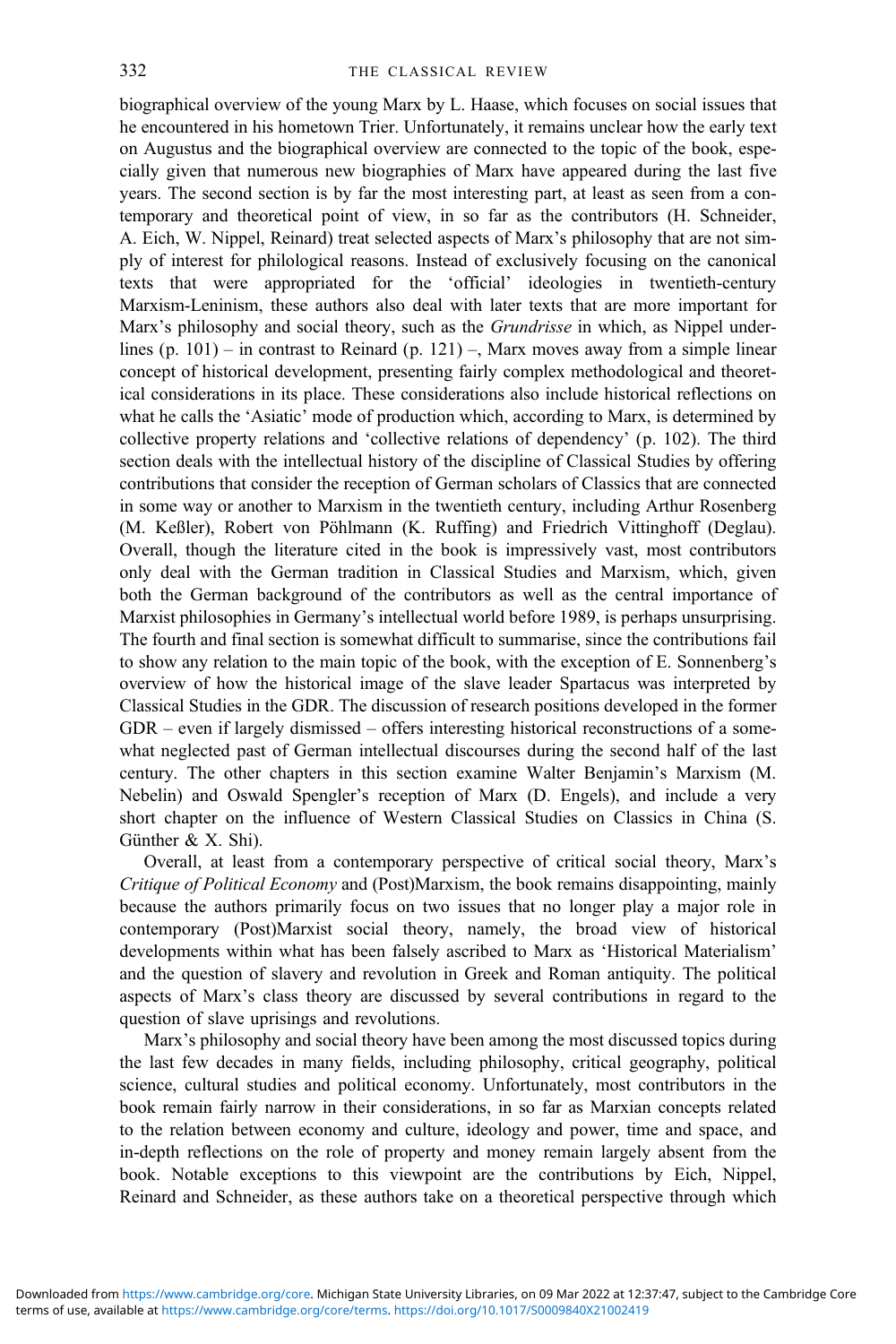concepts and categories of Marx's Critique of Political Economy are used for accessing questions related to ancient social formation and social organisation, thereby going beyond the paradigm of looking at the ancient world through the concepts of war and politics (p. 141).

Whereas most contributions remain fairly historicist, Schneider's, Nippel's and Eich's chapters are the most insightful and reflective contributions because these authors develop their theses on par with contemporary theorising and use Marx's theory for making sense of the social structure of ancient society, slave labour and their overall relations of production, including monetary relations, as Schneider underlines (pp. 48–52). In his contribution Eich uses the theoretical tools offered by Marx for a coherent analysis of ancient class relations in a way that focuses not only on the difference between 'class in itself' and 'class for itself', but also on the difference between a use value-oriented economy (such as the Greek economy) and a wage-based and universally commodified economy (such as the modern capitalist society). His contribution is based on Marx's thesis that productivity and growth are limited as long as the economy remains determined by the demand for use values (p. 68) and slave labour (p. 69). Eich argues that the main reason for Marx's assumption that slave labour remains unproductive is empirical, inasmuch as it stems from his observations of the developments in the USA (p. 69). However, Marx also presents systematic arguments for why slave labour remains historically limited. For example, in terms of productivity he argues that slave labour remains fixed to the exploitation of the physical limits of the labour process alone; whereas the productivity of capitalist wage labour can be increased because it is based on the exploitation of labour power (which is not identical with labour) through the developments of the means of production (technologies) and knowledge (science and education). Productivity in capitalism is defined in terms of abstract time. Accordingly, an economy that is supposed to develop beyond slave labour needs to move beyond pre-capitalist conceptions of freedom, property and knowledge that would, once realised, contradict the social relations contained in slavery. Eich, in contrast to other authors in the book, also points out both that the concept of class must more properly be grasped as a social relation (p. 77) and that money is included as the main factor of socialisation (p. 81). Finally, Eich argues that for a long time 'Western' research about issues related to class were blocked because of its ideological and political hostility to developments in the GDR, Eastern Europe and the Soviet Union.

This aspect is further discussed in Deglau's contribution about Friedrich Vittinghoff and the 11<sup>th</sup> International Congress for Ancient Historians in Stockholm in 1960. The chapter demonstrates clearly how historical research was contextually influenced by the confrontation between East and West during the Cold War, in particular by how the hostile political positions of West versus East German historians influenced their view of the ancient world. Unfortunately, Deglau only reports on the different viewpoints and blockages that existed on each side, without offering larger methodological and theoretical reflections on how cultural backgrounds might *still* frame scholarly positions.

In the last section M. Nebelin offers a contribution on Walter Benjamin that presents a well-researched overview of Benjamin's appropriation of Marxism, informed by his messianic theology. Unfortunately, it remains unclear how this contribution differs from the vast amount of existing literature on this topic. Disappointingly, the text reads more like a literature review within which no significant connections are made either to Classical Studies or to the main topic of the book.

The most disturbing contribution comes from Engels, who presents Oswald Spengler's treatment of Marx and socialism. At least half of this chapter consists of lengthy quotations from Spengler that appear without any comment or further reflection. This is problematic